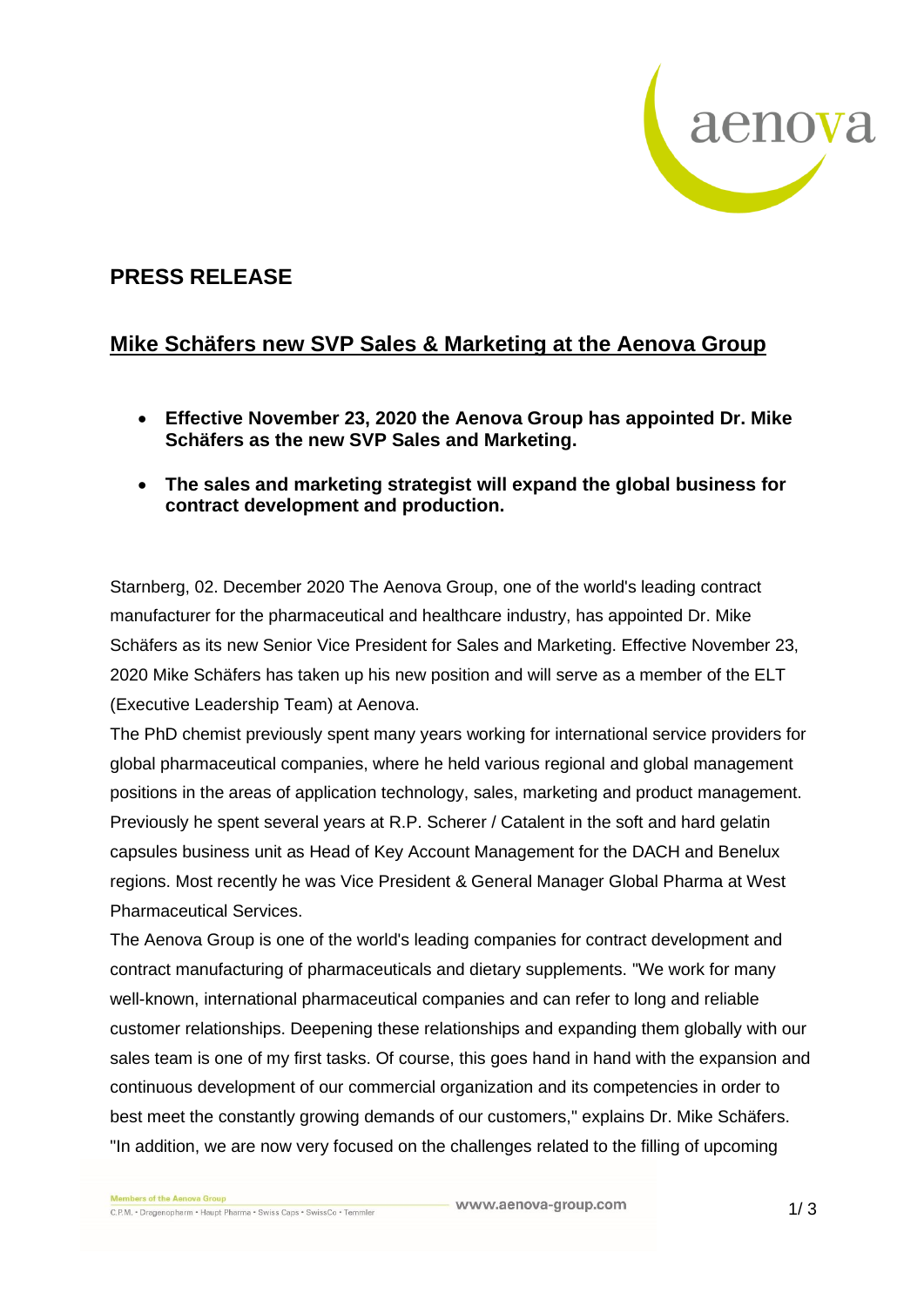

COVID-19 vaccines. Aenova is very well positioned for fill & finish operations in sterile injection production", Schäfers continues.

The Aenova Group's comprehensive portfolio of production forms and technologies is divided into the areas of Solids, Semisolids and Liquids as well as Softgel Capsules and Development Services including Technical Transfer. In fourteen European and one US-American locations Aenova produces and packages not only conventional pharmaceuticals and dietary supplements, but also highly potent active ingredients up to OEB 5 such as cytostatics and hormones – including products for the animal health sector. With a turnover of around € 750 million and over 4,300 employees, the company is one of the top 10 CDMOs (Contract Development and Manufacturing Organization) worldwide.

"We are very pleased to have won an experienced sales and marketing strategist for this position and wish Mr. Schäfers every success in his new duties", comments Jan Kengelbach, CEO of the Aenova Group.



Dr. Mike Schäfers is the new SVP Sales and Marketing at the Aenova Group.